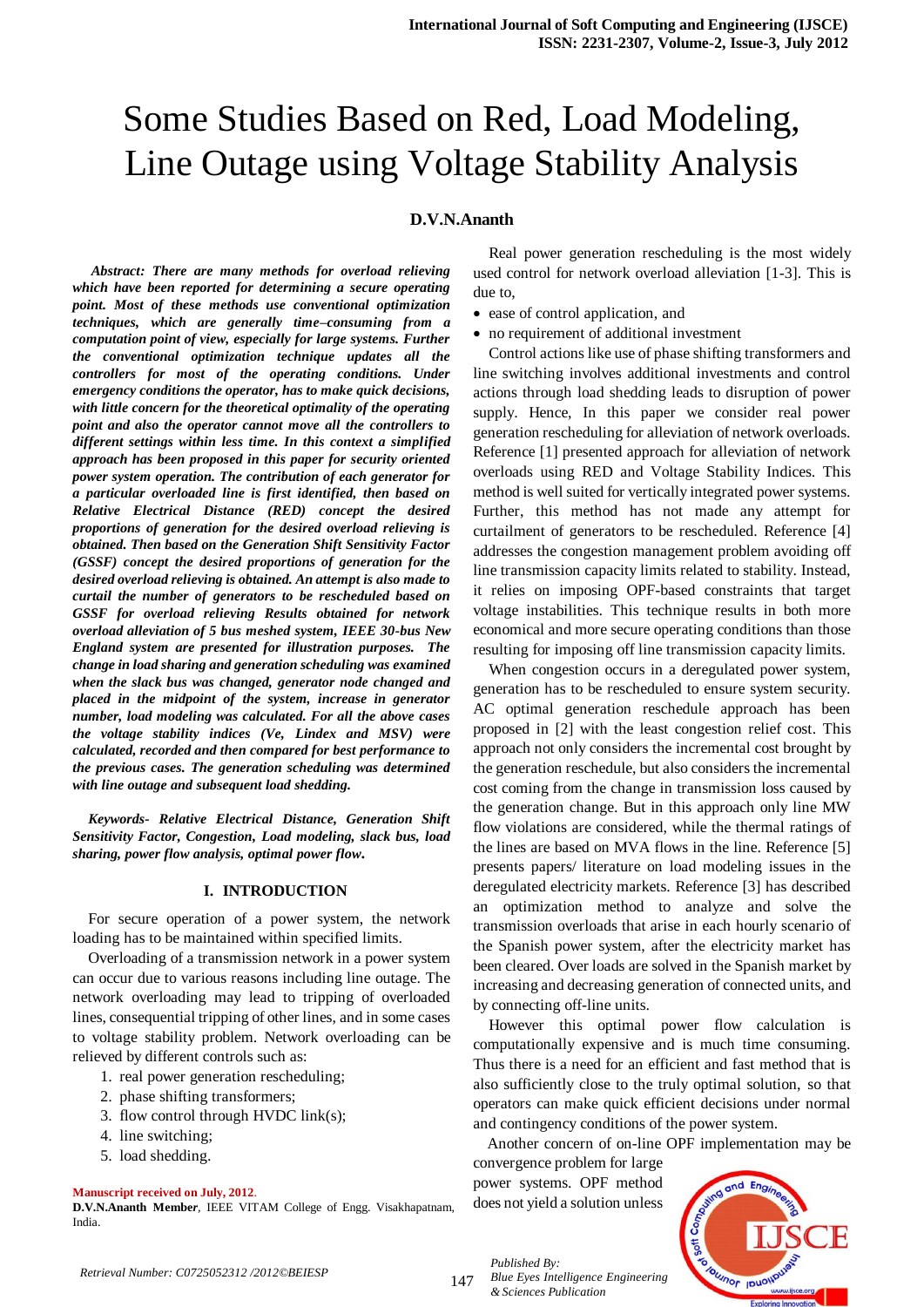and until all constraints are satisfied. To overcome all these limitations of the conventional optimization technique, simplified and an efficient method has been reported in [8]. It presents an approach for alleviation of network over loads in the day-to-day operation of power systems under deregulated environment. In this approach the control used for overload alleviation is real power generation rescheduling based on Relative Electrical Distance (RED) concept. The method estimates the relative location of load nodes with respect to the generator nodes.

The contribution of each generator for a particular over loaded line is first identified, then based on RED concept the desired proportions of generations for the desired overload relieving is obtained, so that the system will have minimum transmission losses and more stability margins with respect to voltage profiles and bus angles. Using the same approach the results are obtained initially in this paper and the results are obtained using Generation Shift Sensitivity Factor approach (proposed approach). The results obtained from both the methods are compared. In the proposed approach an attempt has been made for curtailing the number of generators to be rescheduled using Generation Shift Sensitivity Factors and available physical margins of the generators.

## **II VOLTAGE STABILITY INDEX–L AND RELATIVE ELECTRICAL DISTANCES (RED)**

Consider a system where n is the total number of buses with 1, 2...g, g number of generator buses, and  $g+1...n$ , remaining (n-g) buses. For a given system we can write,

$$
\begin{bmatrix} I_G \\ I_L \end{bmatrix} = \begin{bmatrix} Y_{GG} & Y_{GL} \\ Y_{LG} & Y_{LL} \end{bmatrix} \begin{bmatrix} V_G \\ V_L \end{bmatrix}
$$
\n(1)

Where *IG* , *IL* and *VG* ,*VL* represent complex current and voltage vectors at the generator nodes and load nodes  $Y_{GG}$ ,  $Y_{GL}$ ,  $Y_{LG}$  and  $Y_{LL}$  are corresponding partitioned portions of network Y-bus matrix.

Rearranging (1) we get

$$
\begin{bmatrix} V_L \\ I_G \end{bmatrix} = \begin{bmatrix} Z_{LL} & F_{LG} \\ K_{GL} & Y_{GG} \end{bmatrix} \begin{bmatrix} I_L \\ V_G \end{bmatrix}
$$
\n
$$
\text{Where } F_{LG} = -\begin{bmatrix} Y_{LL} \end{bmatrix}^{-1} \begin{bmatrix} Y_{LG} \end{bmatrix} \tag{2}
$$

The elements of  $[F_{LG}]$  matrix are complex and its columns correspond to the generator bus numbers and rows correspond to the load bus numbers. This matrix gives the relation between load bus voltages and source bus voltages. It also gives information about the location of load nodes with respect to generator nodes that is termed as Relative Electrical Distance (RED) between load nodes and generator nodes.

For a given system operating condition, using the operational load flow (state estimation) results, the static voltage stability L-index is computed as [7], The overall improvement in voltage stability has also been analyzed with

$$
L_{j} = \left| 1 - \sum_{i=1}^{g} F_{ji} \frac{V_{i}}{V_{j}} \right|
$$
 (3)

 $Ve = \sum_{i} (V_{jdes} - V_{jact})^2$  (4) Sum squared voltage deviations ( $V_{\text{ides}}-V_{\text{fact}}$ ) of all the load busses j Where  $V_{\text{ides}}$  at jth load is usually set to 1.0 Pu

MSV:  $X=A^{-1}b=(U\Sigma V^{T})^{-1}$  $(5)$ 

Minimum Singular Value of the modified power flow Jacobian

Where  $j = g+1...n$  and all the terms within the sigma on the RHS of equation (3) are complex quantities. *F ji* are the complex elements of  $[F_{LG}]$  matrix. The L-indices for a given load condition are computed for all load busses. For stability, the bound on the index Lj must not be violated (maximum limit=1) for any of the nodes j. Hence, the global indicator L describing the stability of the complete subsystem is given by L=maximum of Lj for all j (load buses).

The [F<sub>LG</sub>] gives the information, for each load bus, about the amount of power that should be taken from each generator under normal and network contingencies, as far as the system performance is considered with respect to the voltage profiles, bus angles and voltage stability index. This matrix is used as the basis for the desired load sharing/generation scheduling and is explained with a sample system in the next section. If each consumer takes the power from each generator according to the  $[F_{LG}]$  matrix the system will have minimum transmission loss, minimum angle separation between generator buses and minimum Lindices.

## **III RED AND DESIRED PROPORTIONS OF GENERATION (DPG)**

## **A. Sample system**

The sample system is considered for explaining Relative Electrical Distances (RED) and Desired Proportions of Generation for load sharing/generation scheduling.

The sample system 1 shown in Figure 1 has two sources at buses 1 and 2, three loads at buses 3, 4 and 5. It is assumed that the lines L1, L2, L3 and L4 are of  $50 \text{ km}$ ,  $100 \text{ km}$ ,  $200 \text{ km}$ and 150 kms length respectively. The line parameters in per unit

per 100 kms are R=0.00165, X=0.02059.



**Figure 1. Sample System Table1showing generation rescheduling**

| Load bus<br>No | Power taken<br>from $gen(MW)$<br>G <sub>2</sub><br>G <sub>1</sub> |     | Load at bus<br>(MW) |  |  |
|----------------|-------------------------------------------------------------------|-----|---------------------|--|--|
| 3              | 180                                                               | 200 | 200                 |  |  |
|                | 30                                                                | 120 | 150                 |  |  |
|                | 150                                                               | 150 | 300                 |  |  |
|                |                                                                   |     |                     |  |  |
| Gen Sum        | 360                                                               | 290 | 650                 |  |  |

The  $[F_{LG}]$  matrix corresponding to the load/generator buses for the network is given by

$$
\begin{bmatrix} F_{LG} \end{bmatrix} = \begin{bmatrix} .9000 + 0.0000i & .1000 + 0.0000i \\ .2000 + 0.0000i & .8000 + 0.0000i \\ .5000 + 0.0000i & .5000 + 0.0000i \end{bmatrix}
$$

The elements of  $[F_{LG}]$  matrix are complex and its columns correspond to the generator bus numbers 1, 2 and rows correspond to the load bus numbers 3, 4 and 5.

It can be observed that the sums of the each row elements

*Blue Eyes Intelligence Engineering* 

*Published By:*

*& Sciences Publication* 



148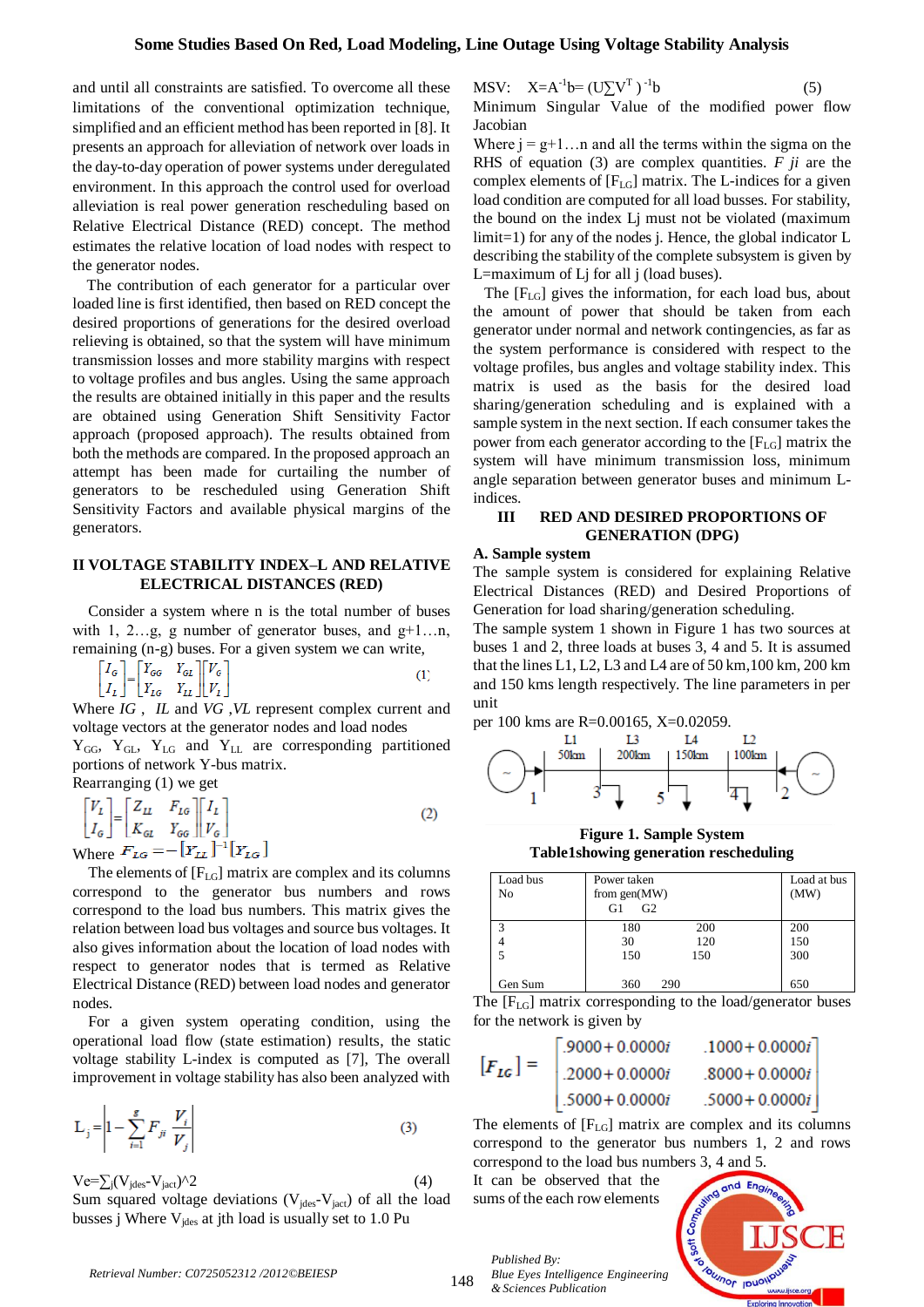of the  $[F_{LG}]$  matrix are close to (1.0, 0.0).

The relative electrical distances i.e., the relative locations of load nodes with respect to the generator nodes are obtained from the  $[F_{LG}]$  matrix and is given by

$$
[R_{LG}] = [E] - abs\{[F_{LG}]\}\tag{4}
$$

Where [E] is the matrix with (n-g) rows and g number of columns of all elements equal to '1'. For the sample system the Relative Electrical Distance matrix is given by Since the load bus 3 is at a distance of 50 kms from the generator 1 and 450 kms from the generator 2, which is nine times of 50 kms, the corresponding elements of  $[R_{LG}]$  matrix are 0.10 and 0.90. The load bus 4 is at a distance of 100 kms from the generator 2 and 400 kms from the generator 1 the corresponding elements of  $[R_{LG}]$  matrix are 0.80 and 0.20.

Similarly, the load bus 5 is at a distance of 250 kms from the generator 1 and 250 kms from the generator 2, the corresponding elements of  $[R_{LG}]$  matrix are 0.50 and 0.50. These values, which are taken as relative electrical distances, can also be used for the evaluation of transmission charges in open access.

The desired proportions of generation for the desired load sharing/generation scheduling is also obtained from the  $[F_{LG}]$ matrix and is given by,

 $DLG=Abs(FLG)$  (6)

For the sample system 1 the desired proportions of generation, for the desired load sharing/generation scheduling, are given by

$$
[\mathbf{D}_{LG}] = \begin{bmatrix} 0.90 & 0.10 \\ 0.20 & 0.80 \\ 0.50 & 0.50 \end{bmatrix}
$$

For example, the load at bus 3 is 200 MW then it should take 0.90x200=180 MW of load from generator 1 and the partial remaining load of 0.10x200=20 MW from generator 2. Similarly the load at other buses also should take according to the corresponding elements of the  $[D_{LG}]$  matrix. If the load sharing/generation scheduling is according to the [DLG] matrix, then the system will have minimum transmission losses and more stability margins with respect to voltage profile, bus angles and L-indices. The desired load sharing/generation scheduling for the sample system 1 is given in Table I.

**Table2 shows generation and voltage stability indices**

|                | Case<br>No: |       | Power taken<br>from Gen (MW) (MW)       | Loss<br><b>Parameters indicating</b><br>voltage stability |                    |               |                     |
|----------------|-------------|-------|-----------------------------------------|-----------------------------------------------------------|--------------------|---------------|---------------------|
|                | G1          |       | G <sub>2</sub>                          |                                                           |                    | v             | $\mathcal{F}$ $L^2$ |
|                | 464.191     | - 200 |                                         | 14.191 0.0032 0.0301 5.6043                               |                    |               |                     |
| $\mathfrak{D}$ |             |       | 414.123 250 14.123                      |                                                           | 0.0017 0.0300 5288 |               |                     |
| 3              | 374.023 290 |       | 14.023 0.0010 0.0290 5.4695             |                                                           |                    |               |                     |
| 4              |             |       | 314.085 350 14.085 0.0012 0.0295 5.4823 |                                                           |                    |               |                     |
|                |             |       | 5 264.117 400 14.117                    | 0.0016                                                    |                    | 0.0300 5.5112 |                     |

losses are also a minimum. Further from the above table 3.2 it can be concluded that the point above the optimum i.e., results in bold letters, which is the direct result from Relative Electrical Distance is as shown above. In this the results above and below the optimum value will have greater loss in

power. Further the voltage stability parameters also it can be observed that voltage deviation, L-index and Minimum Singular Value were having the least values compared with the others. In this manner the RED concept is extremely useful.

#### **IV APPROACH**

For the given operating condition identify the fully loaded and over loaded lines, then estimate the contribution of each generator to all the congested lines using the procedure given in the reference [6].Then the Generators are classified into two groups based on the generators direction of contribution to the congested line. Generation in one group of Generators is increased (GI) while in the other group, generations are reduced. Generators which are contributing (generators contributing in the direction of overloading) to all the congested lines are identified as GD group (where generation decrease is recommended), and the generators which are not contributing (generators contributing in the opposite direction) to all the congested and fully loaded network elements are categorized under GI group (where generation increase is recommended. For a given operating condition the total generation change in GI group must be change as the total generation change in the GD group. The amount of generation change required to relieve the congestion of the mostly congested line is estimated. Then the total amount of required change is shared by the generators of the GD group in proportion to the margins available on these generators. Here, the margins of the generators of GD group are estimated based on DLG matrix as explained in the reference [8]. Similarly the amount of generation change required among the generators of GI group is obtained based on the elements of DLG matrix [8]. Hence, initially desired generation rescheduling for desired overload relieving based on RED concept is obtained.

The generation on each generator is disturbed by 1 MW and change in flow through the congested line is observed and hence the Generation Shift Sensitivity Factors of all the generators with respect to the congested line are obtained. Using the Generation Shift Sensitivity Factors of GI group, Negative least sensitive generators are identified for increasing the generation. Instead of selecting all the generators of GI group for rescheduling only few generators of GI group are selected for rescheduling based on the GSSF and the availability of the physical margin of each generator. In this way some generators of GI are curtailed without disturbing their generation. So, the number of generators of GI group to be rescheduled is minimized for overload relieving. Under emergency operating conditions the amount of time available for the operator in decision making is very much less. Hence, under emergency operating conditions with the proposed approach the operator need not move all the generators to different settings for overload relieving and hence followed by the transmission line tripping the operator can bring back the system to normal state with few numbers of generators within the less time and hence the security of the system is improved.



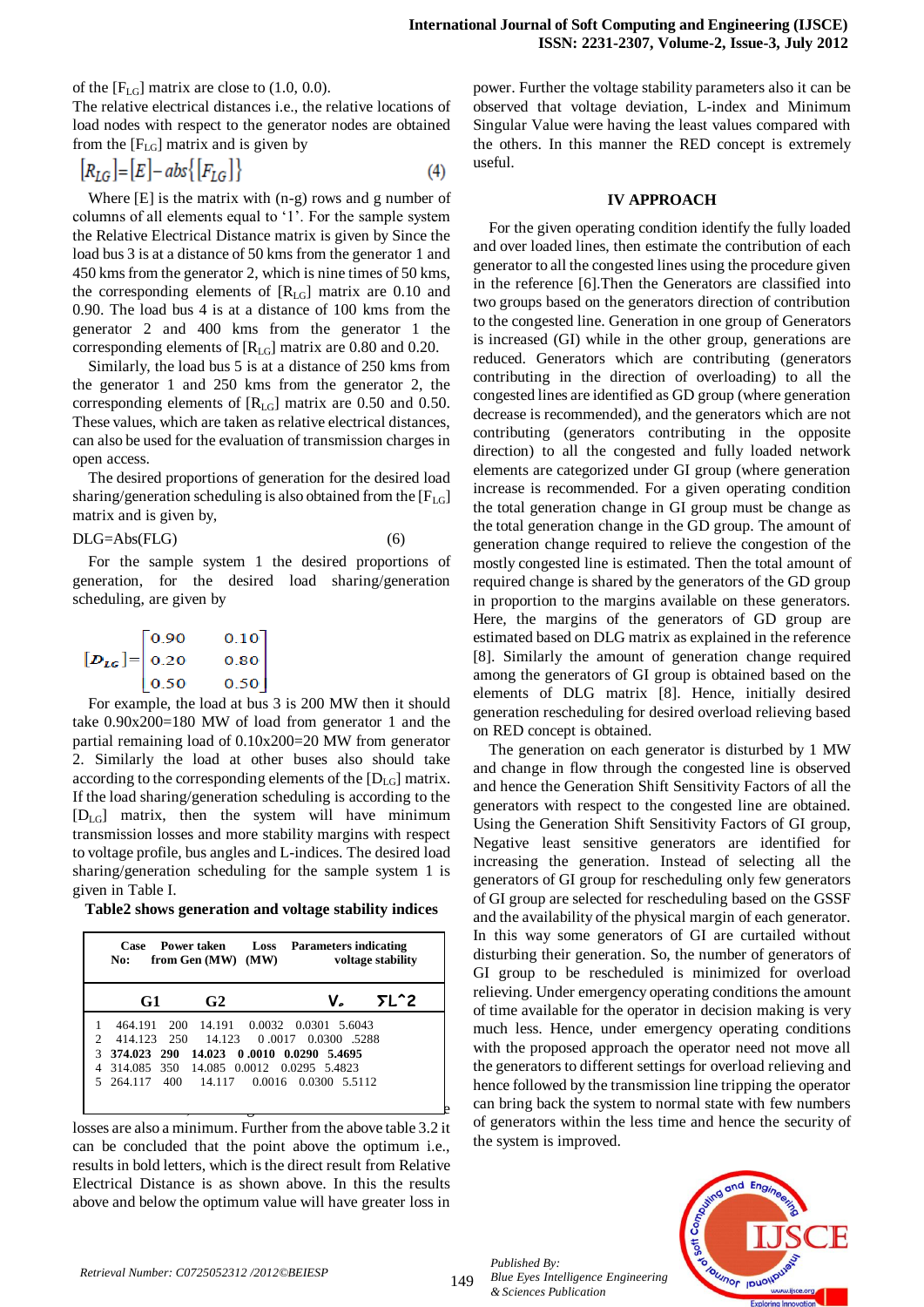# **V TEST SYSTEM STUDIES**

The sample system has two sources at bus 3 and 5, and three load/sinks at buses 1,2 and 4. The system line data is given in the table 3.3 and the connections are shown in Fig. 2

| Load                | Power taken                    | Load | Power         | Generator  |  |
|---------------------|--------------------------------|------|---------------|------------|--|
| bus                 | from gen(MW)                   | at   | loss          | bus angle  |  |
| No                  | G1 and the Gallery<br>G2       | bus  | (MW)          | ጣ          |  |
|                     |                                | (MW) |               | d1<br>d2   |  |
|                     |                                |      |               |            |  |
| 1                   | 277.18 300.38                  | 577  |               |            |  |
| 2                   | 45.8<br>54.20                  | 100  |               |            |  |
| 4                   | 106.2 343.8                    | 450  | 20.726        | $0 -0.598$ |  |
|                     |                                |      |               |            |  |
|                     |                                |      |               |            |  |
| Gen                 | 429.19 698.38                  | 1127 |               |            |  |
| Sum                 |                                |      |               |            |  |
| G <sub>2</sub><br>5 | $2\rightarrow 100$ MW<br>450MW |      | ~ 577MW<br>G1 | 3          |  |

**Table3 shows system impedance parameters**

### **Figure 2. 5 bus meshed system**

The Table explains the Line Data having line resistance and reactance through the lines flowing from and to the system having two sources.

**Table4 shows generation rescheduling based on RED**

| From           | To  | Line       | Line      |
|----------------|-----|------------|-----------|
| Bus            | Bus | Resistance | Reactance |
|                |     |            |           |
|                | 2   | 0.02       | 0.035     |
| 1              | 3   | 0.03       | 0.08      |
| 3              |     | 0.0        | 0.06      |
| 5              |     | 0.0        | 0.08      |
| $\overline{2}$ | 5   | 0.04       | 0.15      |
| 2              | 6   | 0.01       | 0.03      |
| 5              | 6   | 0.05       | 0.18      |
|                |     |            |           |

The desired load sharing/generation for the sample system 2 using the  $[D_{LG}]$  matrix, from this at load 577MW at bus 1 it should take 277.1908MW from generator at bus 3(G1) and 300.3862MW from (G2). Similarly for load at 2 (100MW), it should take 45.8MW from G1 and 54.20MW from G2 and so-on and the results are tabulated as shown

The calculations for the power generation at different values of G2, total load, power losses, Generators bus angles, and the voltage stability parameters

For a given system loading condition, the generators can approximately share the transmission losses in the same proportion of the desired generation schedule. For the case1, the power loss of 20.735MW has been distributed between the generators G1 and G2 in proportion to their desired generation schedule (1:1.6). Power flow results and contributions of various generators to the loads are obtained for the sample system 2 with different combinations of generations (cases 1, 2, 3 and 4) for the same loading conditions and are summarized. From these results it can be seen that the power loss in MW and angle separation between

the Generators is less when the load sharing/ generation schedule is according to the  $[D_{LG}]$  matrix as indicated.

When the same five bus system is considered with change in the slack bus.at node 5 (G2) is changed to node 3(G1)

$$
\begin{array}{ll}\n[ F_{\text{LG}} ] = \begin{bmatrix}\n 0.4804 + j0 & 0.5206 + j0 \\
0.2360 + j0 & 0.764 + j0 \\
0.4580 + j0 & 0.5420 + j0\n \end{bmatrix}\n \end{array}
$$

The desired load sharing/generation for the sample system 2 using the  $[D_{LG}]$  matrix, from this at load 577MW at bus 1 it should take 277.1908MW from generator at bus 3(G1) and 300.3862MW from (G2). Similarly for load at 2 (100MW), it should take 45.8MW from G1 and 54.20MW from G2 and so-on and the results are tabulated as shown.

**Table5 shows generation and voltage stability indices**

| Case<br>No: |    | Power taken<br>from Gen (MW) | totalload PowerLoss Gen.Bus Parameters indicating<br>(MW) | (MW)            |        | angles   |        | voltage stability |        |
|-------------|----|------------------------------|-----------------------------------------------------------|-----------------|--------|----------|--------|-------------------|--------|
|             | Gl | G2                           |                                                           |                 | Gl     | G2       | $V_e$  | $\Sigma$ L^2 MSV  |        |
|             |    | 300 848.266                  | 1148.266                                                  | 21.298 -1.137 0 |        |          |        | 0.0021 0.0659     | 5.8155 |
|             |    | 400 747.732                  | 1147.732                                                  | 20.767 - 867    |        | - 0      |        | 0.0019 0.0653     | 5.8334 |
| 3           |    | 429.19 718.42                | 1147.69                                                   | 20.726 - 598 0  |        |          |        | 0.0017 0.0650     | 5.8503 |
| 4           |    | 450 697.7                    | 1147.691                                                  | 20.729          | $-608$ | $\theta$ |        | 0.0018 0.0653     | 5.8422 |
| 5           |    | 500 647.8                    | 1147.8                                                    | 20.841          | $-924$ | - 0      | 0.0018 | 0.0667            | 5.8411 |
| 6           |    | 600 548.465                  | 1148.465                                                  | 21.513          | 1.90   | -0       |        | 0.0022 0.0671     | 5.7459 |

The calculations for the power generation at different values of G2, total load, power losses, Generators bus angles, and the voltage stability parameters were shown tabulated

**Table6 shows generation rescheduling for generator node changed from node 2 to 15based on RED**

| Loadbus Powertaken<br>No | from gen(MW)<br>G1       | G2                         | Loadatbus<br>(MW) | Powerlos Generatorb<br>(MW) | $angle(^0)$ |  |
|--------------------------|--------------------------|----------------------------|-------------------|-----------------------------|-------------|--|
|                          | 136.17<br>45.8<br>216.18 | 440.83<br>54.20<br>243.27  | 577<br>100<br>450 |                             |             |  |
|                          |                          | Gen Sum 398.15 729.29 1127 |                   | 20.735                      | $-0.525$    |  |

For a given system loading condition, the generators can approximately share the transmission losses in the same proportion of the desired generation schedule. For the case1, the power loss of 20.726MW has been distributed between the generators G1 and G2 in proportion to their desired generation schedule (1:1.6). Power flow results and contributions of various generators to the loads are obtained for the sample system 2 with different combinations of generations (cases 1, 2, 3 and 4) for the same loading conditions and are summarized. From these results it can be seen that the power loss in MW and angle separation between the generators is less when the load sharing/ generation schedule is according to the  $[D_{LG}]$  matrix as indicated.

## **Effect of Slack Bus on the System**

When the same five bus system is considered with change in the slack bus.at node 5 (G2)

is changed to node 3(G1).

*Blue Eyes Intelligence Engineering* 

*Published By:*

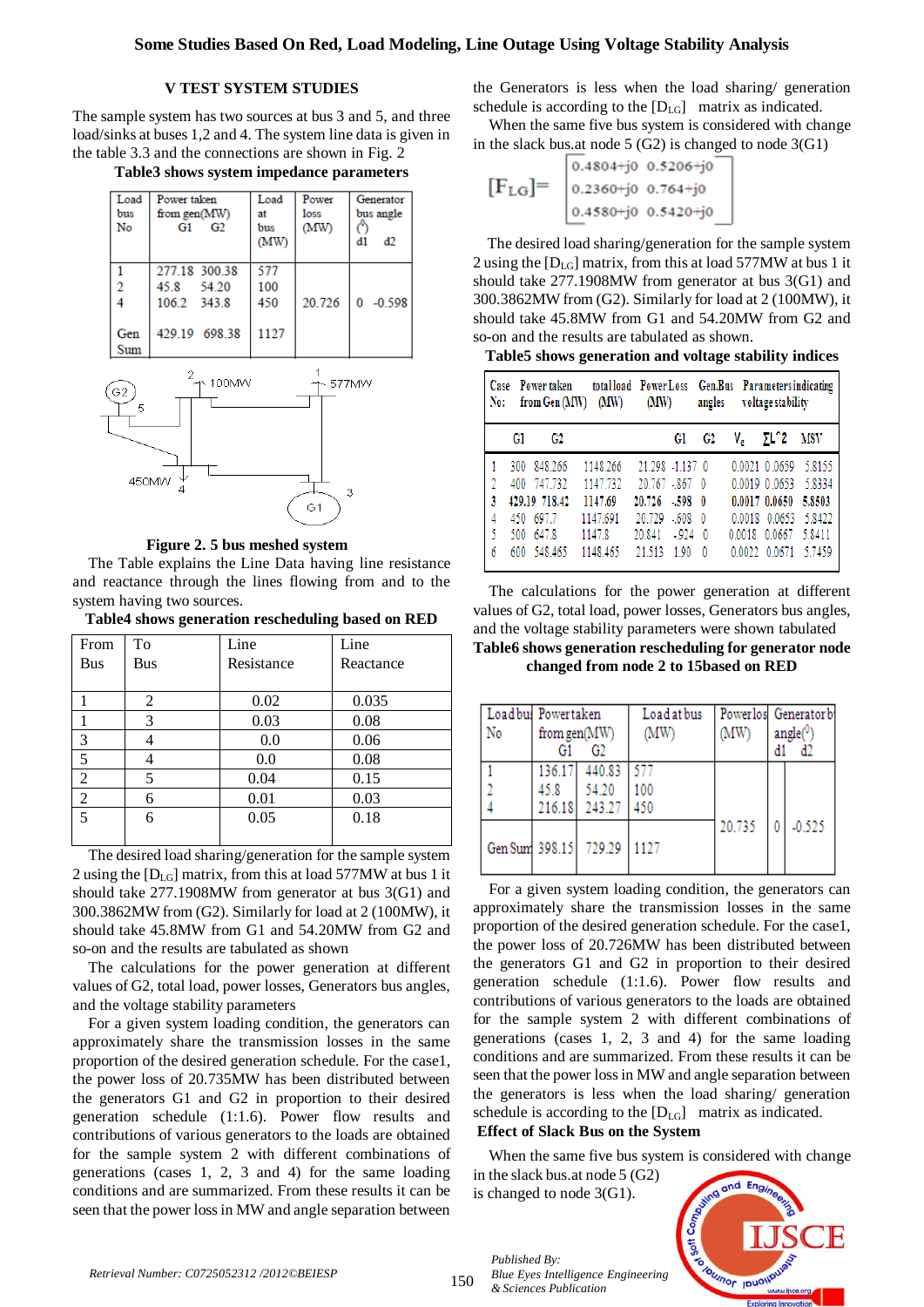## **International Journal of Soft Computing and Engineering (IJSCE) ISSN: 2231-2307, Volume-2, Issue-3, July 2012**

From this for a load of 577MW at bus 1, Table No:3.4 it should take 136.17MW from generator at bus 3 (G1) and 440.83MW from generator at bus 5 (G2). Similarly for load at bus 2 (100MW), it should take 45.8MW from generator at bus 3 (G1) and 54.20MW from generator at bus 5 (G2). With this generation rescheduling the system will have minimum transmission loss of 20.735MW.

**Table7 shows generation and voltage stability indices Effect of Outage on the system**

| Case<br>No: |         | Power taken<br>from Gen (MW) | (MW)     | totalload Power Loss Voltage Stability Indices<br>(MW) |        |                      |               |
|-------------|---------|------------------------------|----------|--------------------------------------------------------|--------|----------------------|---------------|
|             | Gl      | G2                           |          |                                                        | Ve     | Li                   | MSV           |
|             | 750.583 | 400                          | 1150.583 | 23.647                                                 |        | 0.0092 0.007         | 3.9154        |
|             | 648.996 | 500                          | 1148.996 | 22.061                                                 | 0.0088 | 0.0054 3.9274        |               |
| 3           | 548.022 | 600                          | 1148.022 | 21.090                                                 | 0.0048 |                      | 0.0040 3.9387 |
| 4           | 447.675 | 700                          | 1147.675 | 20.835                                                 | 0.0034 |                      | 0.0029 3.9497 |
| 5           | 418.363 | 729.298                      | 1147.661 | 20.735                                                 | 0.0032 |                      | 0.0028 3.9497 |
| 6           | 397.667 | 750                          | 1147.697 | 20.772                                                 |        | 0.0045 0.0048 3.9148 |               |
|             | 347.888 | 800                          | 1147.888 | 20.968                                                 | 0.0059 |                      | 0.0066 3.8995 |

In the same five buses system, if there is any outage, the line flows and the voltage at the particular bus changes. There may be some lines getting overloaded and others under loaded or have very low influence. It is because of the reason that the power flow through the outage line will be zero; the power has to be diverted to other lines in the network. If there is an outage in line 1-3. So the power has to flow from 3 to 4 and from 4 to 2, to get the desired power at node 1. Therefore the lines 1-2, 1-5 and 3-4 will be overloaded and lines 1-4 and 4-5 were under-loaded as shown

**Table 8 shows line flows when an outage occurs**

| Power             |   | Line Flow (MW)        | Мах   |        | Line Flow (MW) with outage at |              |            |            |
|-------------------|---|-----------------------|-------|--------|-------------------------------|--------------|------------|------------|
| From To           |   | <b>Without Outage</b> | Limit | $1-3$  | 3.4                           | $2-1$        | 5.4        | $2-4$      |
|                   |   |                       |       |        |                               |              |            |            |
| 1                 | 2 | -374.514              | 400   | -577   | $-185.438$                    | $\mathbf{0}$ | 418.659    | $-407.167$ |
|                   | 3 | $-202.486$            | 250   | 0      | -391.562                      | -577         | $-158.341$ | $-169.833$ |
| 2                 | 4 | 92.403                | 150   |        | $-28.862$ 204.163             | 315.9        | 214.766    | 0          |
| 2                 | 5 | $-572.528$            | 600   |        | $-654.623 - 494.55$           | -415.9       | $-739.07$  | $-513.626$ |
| 3                 | 4 | 191.709               | 250   | 400    | $\mathbf{0}$                  | $-187.9$     | 239.26     | 226.524    |
| 4                 | 5 | $-167.115$            | 250   |        | $-80.373 - 247.866 - 327.02$  |              | 0          | 223,476    |
|                   |   |                       |       |        |                               |              |            |            |
| $P_{\text{gen}}$  |   | 1147.732              |       | 1142.9 | 1153.3                        | 1151.9       | 1148.06    | 1148.115   |
| Р3                |   | 400                   |       | 400    | 400                           | 400          | 400        | 400        |
| P5                |   | 747.732               |       | 742.9  | 753.3                         | 751.9        | 748.06     | 748.115    |
| Pload             |   | 1127                  |       | 1127   | 1127                          | 1127         | 1127       | 1127       |
| P <sub>loss</sub> |   | 20.767                |       | 15.98  | 26.37                         | 25.37        | 21.09      | 21.16      |
|                   |   |                       |       |        |                               |              |            |            |
|                   |   |                       |       |        |                               |              |            |            |

The case in table 3.8, with line 3-4 outage, when G1=400 and G2=742.9MW, severity of lines 1-3, 2-4 was high. So, these lines have to be relieved from over load. The generation rescheduling in this case with 3-4 outage alone is not having any influence on overload relieving. Now the load at node 4 has been shed from 450 to 300 MW. Comparing the load shedding at node 4 with and without rescheduling, we can observe that without rescheduling and load shedding, line 1-3 is still yet to be relieved from overload.

**Table9 shows line flows for bus system when an outage occurs at different lines**

| Power                     | Line 3-4 outage |              |                | 1-2 OUT        | Line 5-4 OUT   |                  | $2-4$ OU       |
|---------------------------|-----------------|--------------|----------------|----------------|----------------|------------------|----------------|
| Flow                      | Ganacation      | Load         | Load           | Load           | Generation     | Load             | Generati       |
| from                      | Rescheduling    | Shedding     | Shedding       | Shedding       | Rescheduling   | Shedding         | Reschedt       |
| $1 - 2$                   | $-380.479$      | -380.582     | $-185.565$     | $\overline{0}$ | $-398.298$     | $-354.519$       | $-367.99$      |
| $1-3$                     | $-196.521$      | $-196.418$   | -391.435       | $-250$         | $-178.702$     | 212.481          | $-209.00$      |
| $2 - 4$                   | 187.716         | 112.116      | 128.588        | 145.461        | 205.333        | 139.087          | $\overline{0}$ |
| $2 - 5$                   | $-673.867$      | $-598.462$   | $-419.217$     | $-245.461$     | $-709.077$     | $-598.689$       | $-474.14$      |
| $3 - 4$                   | 0               | $\mathbf{0}$ | $\overline{0}$ | 147.754        | 248.566        | 214.101          | 246.60         |
| $4 - 5$                   | $-264.121$      | $-188.838$   | $-172.4660$    | $-159.14$      | $\overline{0}$ | $\overline{0}$   | $-203.39$      |
| $\mathbf{P}_{\text{gen}}$ | 1150.2          | 997.013      | 1000.4         | 809.036        | 1147.785       | 1036.381         | 1148.0         |
| $P_3$                     | 200             | 200          | 400            | 400            | 430            | 430              | 460            |
| $P_5$                     | 950.249         | 797.013      | 600.4          | 409.036        | 717.785        | 606.381          | 688.01         |
| $\mathbf{P}_\text{load}$  | 1127            | 977          | 977            | 800            | 1127           | 1017             | 1127           |
| P <sub>loss</sub>         | 923.286         | 20.051       | 23.461         | 9.109          | 20.817         | 19.416           | 21.06          |
| Remarks                   | GD 400-200      | GD and       | Load L4        | LoadLI         | GI from        | GI 400-430       | Gen Inc        |
|                           |                 | L4           | Decrease       | Decrease       | 400-430MW      | LD from          | From           |
|                           |                 | 450-300      | 450-300MW      | 577-250MW      |                | $L1 = 577 - 567$ | 400-46         |
|                           |                 |              |                |                |                | $L4 = 450 - 350$ |                |
|                           |                 |              | н              | .,             | ÷<br>. .       |                  |                |

**Table10 shows ranking for bus system when an outage occurs**

| Commo  | Ran        | Load       | Generator                       | Percentage  |
|--------|------------|------------|---------------------------------|-------------|
| n      | $k$ of     | <b>Bus</b> | Contributio                     | Contributio |
| Number | <b>Bus</b> | Number     | n                               | n           |
|        |            |            | G5                              | 100         |
|        | 2.         |            | G3 & G5                         | 55.48<br>&. |
|        |            |            |                                 | 44.52       |
|        | 2          |            | G <sub>3</sub> & G <sub>5</sub> | 60.78<br>&. |
|        |            |            |                                 | 39.22       |

Similarly considering case 1-2 outage, decreasing load L1 from 577 to 250MW has relieved all the lines from overload. It is because of the fact that when line 1-2 was out, for the load at node 1 having 577MW, the desired load has to be supplied by generator G1 alone. The power has to flow from the mode 3 to 1 only, but have only 250MWs capacity. So load has to be shed from 577 to definitely 250MWs.

Now considering outage of line 5-4, the load relieving is by rescheduling and load shedding. The generator G1 must rescheduled from 400 to 430MWs and load decreasing at nodes 1 and 4 from 577 to 567MW and 450 to 350MW to relieve all lines from overload. It is because, when the line 5-4 was dropped the power from G1 has to flow from 3-4 and from G2, the power has to flow from 5-2 and 2-4 lines. Line 3-4 was not overloaded but, 1-2, 2-4 and 2-5 were overloaded. So dropping of load at node 4 and load at node 1 to some extent will be the definite solution for overload relieving.

It can be observed since the line 1-3 got outage; no power is flowing through that line. Because of this outage, line 1-2 was overloaded from 374.5 to 577MW where as line 4-5 has under-loaded from 167 to 80MW after line outage. Similarly, for other cases with line outages at 3-4, 2-1, 5-4 and 2-4, the overloaded lines were shown bold. The maximum limit of the power transfer in a line is taken arbitrary with respect to the parameters from the line flow without outage.

All the lines which were overloaded because of any line outage, those lines have to be relieved, so that they must not reach thermal limit. The table above shows the results for

generation rescheduling and load outage for particular line outages.

*Blue Eyes Intelligence Engineering* 

*Published By:*

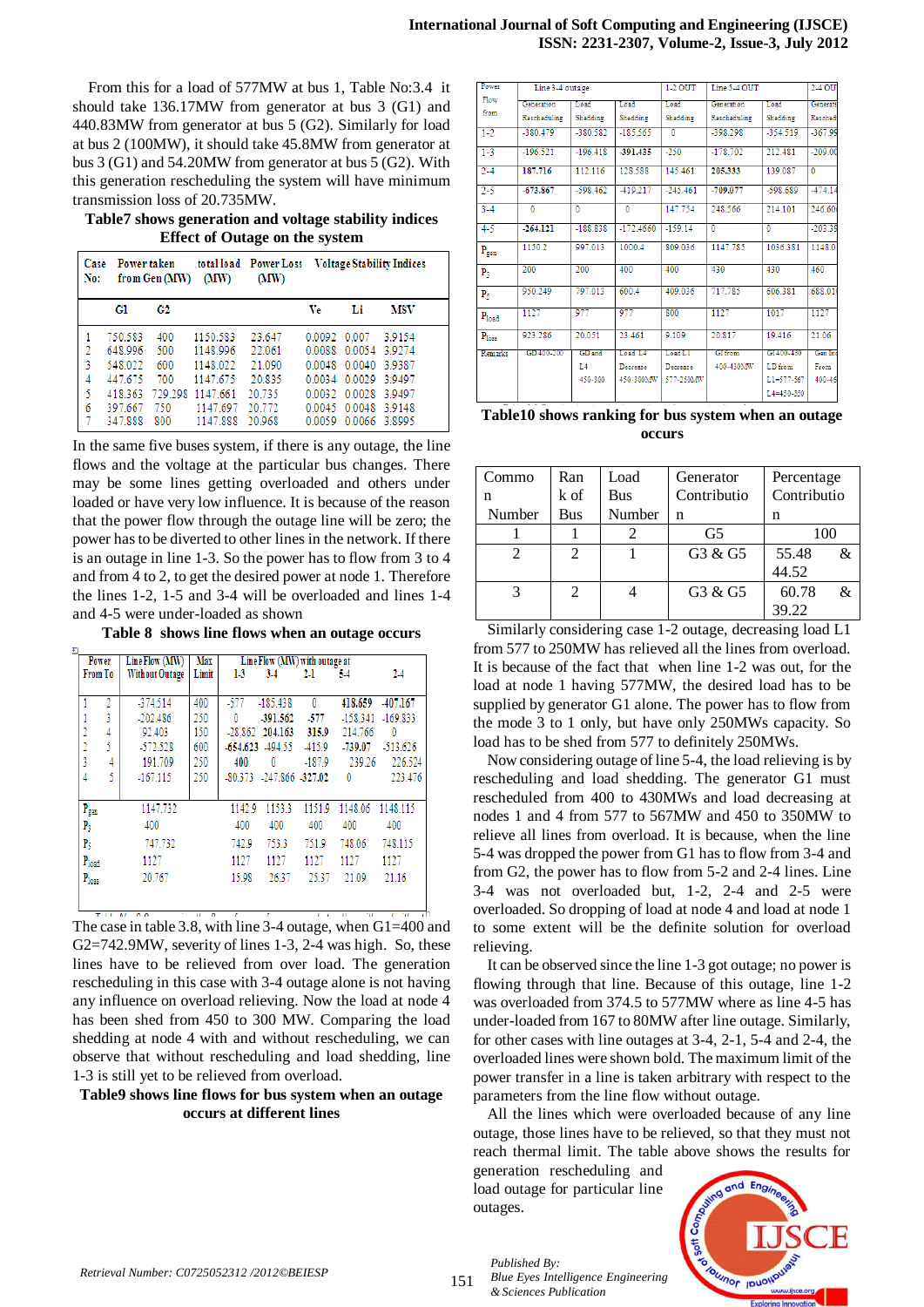The approach for contingency ranking is applied on 5 bus meshed system which has 2 generator buses and 3 other buses. The system total peak load is about 577MW at node 1, 300MVAR at node 4. The ranking of all the line outage contingencies, using the approach proposed is given in Table.

Since most of the contingencies may not threaten system security/stability, those contingencies that pose serious system security/stability are selected. *Rank-1 contingency (line outage 4–3):* In this contingency, for a peak-load condition, the overall total real power loss is 23.286MW (2.02%). The minimum voltage is 1.0 p.u. at bus 3 and the maximum voltage-stability index Lmax is 0.0070 at bus 1. This is considered to be most sevierely affected line when congestion occurs. Least rank entails most seviere if any congestion occurs to the bus. From percentage contribution also we can conclude that the node bus 2 will have more impact than other lines, either it may overload or underload if any line outage occurs.

Since most of the contingencies may not threaten system security/stability, those contingencies that pose serious system security/stability are selected. *Rank-1 contingency (line outage 4–3):* In this contingency, for a peak-load condition, the overall total real power loss is 23.286MW (2.02%). The minimum voltage is 1.0 p.u. at bus 3 and the maximum voltage-stability index Lmax is 0.0070 at bus 1. This is considered to be most sevierely affected line when congestion occurs. Least rank entails most seviere if any congestion occurs to the bus. From percentage contribution also we can conclude that the node bus 2 will have more impact than other lines, either it may overload or underload if any line outage occurs.

## A Case Study with IEEE 30- BUS SYSTEM

In this study a IEEE 30 bus system is investigated for generation scheduling using RED, effect of slack bus on scheduling, voltage stability using Ve, L-indices and MSV methods. Further outage of a single line and its effect are studied. To limit the various line flows within their limits, when a line outage occurs, load shedding is investigated. For this, a sensitivity analysis is carried out to determine changes needed for the generation scheduling.IEEE 30 bus system with the following data is considered.



**Fig 3 shows the 30 bus New England system**

At P2=96.3541, the generation is a minimum and the losses are also minimum. Further from the above table it can be concluded that the point above the optimum i.e., results in bold letters, which is the direct result from Relative Electrical Distance is as shown above. In this the results above and below the optimum value will have greater loss in power. Further from the voltage stability parameters it can be observed that voltage deviation, L-index and Minimum Singular Value were having the least values (in bold) compared with the others. It is clear that there is an improvement in parameters Ve, L-indices and MSV.It means that, if load sharing/ generation-scheduling deviate from desired sharing/generation scheduling (RED based), then the system will move from the secure operating condition. It is clear that there is an improvement in parameters Ve, L-indices and MSV.

**Table11shows generation at different powers with stability indices**

| P1      | P2    | Ptotal  | <b>Ploss</b> | Ve    | L-Index | MSV   |
|---------|-------|---------|--------------|-------|---------|-------|
| 218.735 | 80    | 298.735 | 15.354       | .8170 | .3767   | 1,340 |
| 213.512 | 85    | 298.512 | 15.112       | .7931 | .3725   | 1.344 |
| 208.279 | 90    | 298.279 | 14.879       | .7667 | .3706   | 1.349 |
| 201.640 | 96.35 | 298.995 | 14.595       | .7331 | .3630   | 1.355 |
| 198.238 | 100   | 298.238 | 14.938       | .7334 | .3681   | 1.348 |
| 188.412 | 110   | 298.412 | 15.012       | 7350  | .3701   | 1.341 |

 It means that, if load sharing/generation were scheduling deviates from desired sharing/generation scheduling, then the system will move away from the secure operating condition. Hence, in the proposed approach, while relieving the overloaded lines, the generators should rescheduled so that the system will move towards the desired operating condition.

 Change in power flows when generator at bus 2 is shifted to bus 15.

**Table12 generation rescheduling at different powers with voltage stability indices for generator2 is at node 15**

| S.No           | P1      | P <sub>15</sub> | Ptotal  | Ploss  | Ve    | L-Indices | MSV   |
|----------------|---------|-----------------|---------|--------|-------|-----------|-------|
|                | 223.137 | 75              | 298.137 | 14.737 | .7331 | 3669      | 1.339 |
| $\overline{2}$ | 213.008 | 85              | 298,008 | 14.617 | .7319 | 3632      | 1.340 |
| 3              | 207,999 | 90              | 297.999 | 14.608 | .7317 | .3631     | 1.341 |
| 4              | 201.686 | 96.3541 298.040 |         | 14.640 | .7321 | 3634      | 1.341 |
| 5              | 198.090 | 100             | 298.090 | 14.698 | 7324  | 3645      | 1.340 |
| 6              | 178.303 | 120             | 298.303 | 14.932 | 8167  | 3762      | 1.339 |
|                |         |                 |         |        |       |           |       |

In the previous case, generation was at buses 1 and 2 which are connected directly by a line. Since, the network is large and no other generator is present at any farther bus to study the effect of change of generation on line flows, losses and Voltage Stability Indices generation at bus 2 is shifted to bus 15 in this chapter. The RED and stability parameters were again calculated and then compared with the previous chapter results.

At P1= 208MWat node 1 and P2=90MW at node 15, the generation is a minimum (RED) and the losses are also minimum. The results above and below the optimum value contain greater loss in power. Further from the voltage stability parameters also it can be observed that voltage

deviation; L-indices and Minimum Singular Value are having the least values

*Published By:*

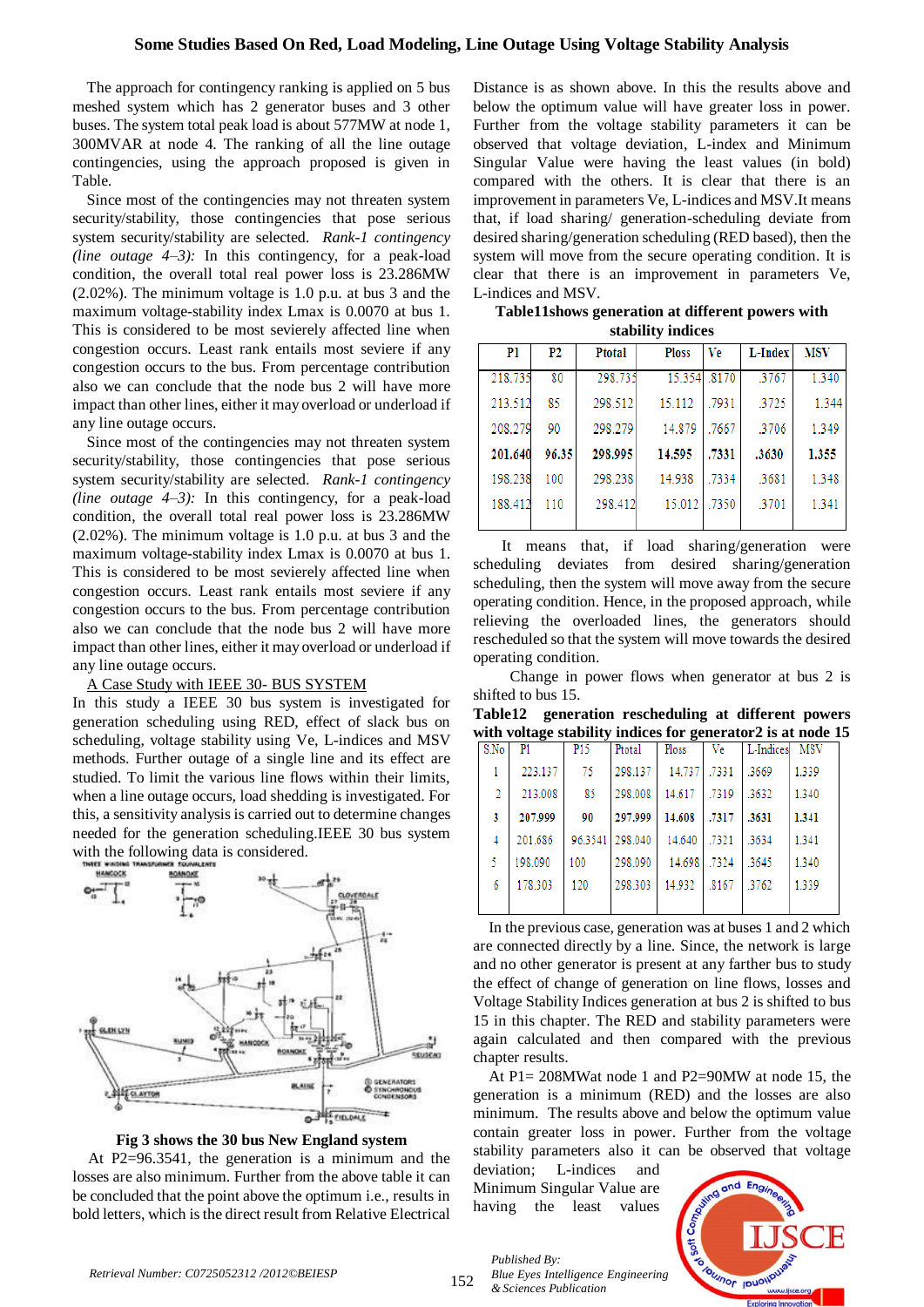compared with the others. It is clear that there is a improvement in parameters  $V_e$ , L-indices and MSV.

It means that, if load sharing/generation were scheduling deviate from desired sharing/generation scheduling, then the system will move away from the optimal operating condition. Hence in this proposed approach, the overloads through congested lines, the generators should reschedule such that the system will move towards the desired operating condition. Comparing with table (4.1) changing the generator position in the system did not have much impact on the optimal solution.

#### **Load Modeling when a=1; b=2**

All the load flow studies assume constant real and reactive powers at buses of the consumers. However, in reality the loads comprise motors of different types, heating, and lighting, arc welding and other types of static electrical installations. The real and reactive power characteristics of these various types of load differ from each other. Under quasi- static conditions of operation it can be assumed that the real and reactive powers of voltage only as the frequency are maintained constant.

From the measurements taken on networks in Poland, Sweden, USA, Federal Republic of Germany and Soviet Union it is found that  $a=0.6$  to 1.4 and  $b=1.5$  to 3.2. In our case **a=1; b=2**

 $P=(V/Vn)^{a}Pn$  (For real power)------------- 1  $Q=(V/Vn)^bQn$  (For reactive power)----------2  $P' = Ao + A_1 (V_L/V_n)^{k_1} + A_2 (V_L/V_n)^{k_2}$  ---------3  $Q' = Bo + B_1 (V_L/V_n)^{k3} + B_2 (V_L/V_n)^{k4}$  --------4

With the generation at node 2, 80MW the load flow was computed and slack bus power P1 and losses, Voltage Stability parameters calculated and were recorded.



## **Fig 4 example of load modeling-Steel industrial load model in Khuzestan power system**

At P2=96.3541, the generation is a minimum and the losses are also minimum. Further from the above table 7.1 Comparing with

**Table13 generation rescheduling at different powers with voltage stability indices for load modeling**

| $S.No$   P1    |         | P <sub>2</sub> | Ptotal             | Ploss         | $\overline{\text{Ve}}$ | L-indices | <b>MSV</b> |
|----------------|---------|----------------|--------------------|---------------|------------------------|-----------|------------|
|                | 225.64  | 80             | 305.647   16.406   |               | 0.8681                 | 103968    | 1.360      |
| $\mathfrak{D}$ | 225.60  | 85             | 305.403            | 16.156        | 0.8629                 | 0.3802    | 1.371      |
| 3              | 215.168 | 90             | 305.168 15.915     |               | 0.8369                 | 0.3783    | 1.389      |
| 4              | 208.53  | 96.35          | $304.880$   15.620 |               | $0.7541$ 0.3732        |           | 1.406      |
| 5              | 205.32  | 100            | 305.322            | 16.058 0.8854 |                        | 0.3865    | 1.392      |

Table 13, there is an increase in the losses when considering the static load modeling compared with normal case of chapter 4. There is an increase in the values of voltage deviation, L-indices and MSV values for static model.

The results above and below the optimum value will have greater loss in power. Further the voltage stability parameters also it can be observed that voltage deviation, L-indices and Minimum Singular Value were having the least values compared with the others. It is clear that there is an improvement in parameters Ve, L-indices and MSV. It is to be noted that the higher values are due to the increase in total load from 298MW to 304.88MW.

It means that, if load sharing/generation were scheduling deviates from desired sharing/generation scheduling, then the system will move away from the secure operating condition. Hence in the proposed approach, while relieving. It is shown for 30 bus system, with static load modeling, which RED results have good voltage stability margin compared with other cases having different generator sharing as per table 7.1.

The loss for the RED case is very low and also voltage deviation & L-index also low for this case, where as MSV being highest.

Losses raised,  $MSV, L$ -index and  $V_e$  increased compared to the results without load modeling or normal load flow.

#### **Case Study with 30 Bus Three Generator System**

To the 30 bus system studied in the previous chapters, a third generator is added. All the computations are performed for the 2 generator system are repeated for three generator 30 bus system without any static load model I.e, constant P,Q.

**Table14 generation rescheduling at different powers with voltage stability indices for generator at nodes1, 2 &** 

| Λ      |        |                |         |         |       |       |  |
|--------|--------|----------------|---------|---------|-------|-------|--|
| S.No   | P1     | P <sub>2</sub> | P3      | Pgen    | Pload | Ploss |  |
| 1      | 30     | 105            | 157.000 | 292.000 | 285.2 | 6.800 |  |
| 2      | 40     | 105            | 146.983 | 291.983 | 285.2 | 6.783 |  |
| 3      | 29.681 | 113.416        | 148.86  | 291.96  | 285.2 | 6.763 |  |
| 4      | 20     | 115            | 157.001 | 292.001 | 285.2 | 6.801 |  |
| 5      | 40     | 115            | 136.987 | 291.987 | 285.2 | 6.787 |  |
| 6      | 30     | 125            | 136.973 | 291.973 | 285.2 | 6.773 |  |
| $\tau$ | 40     | 125            | 127.044 | 292,044 | 285.2 | 6844  |  |
|        |        |                |         |         |       |       |  |

At P2=96.3541, the generation is a minimum and the losses are also minimum. Further from the above table 7.1 it can be concluded that the point above the optimum i.e., results in bold letters, which is the direct result from Relative Electrical Distance is as shown above. In this the results above and below the optimum value will have greater loss in power. Further the voltage stability parameters also it can be observed that voltage deviation, L-indices and Minimum Singular Value were having the least values compared with the others. It is clear that there is an improvement in parameters Ve, L-indices and MSV. It is to be noted that the higher values are due to the increase in total load from 298MW to 304.88MW. It means that, if load sharing/generation were scheduling deviates from desired sharing/generation scheduling, then the system will move

away from the secure operating condition. Hence, in the proposed approach, while relieving the overloaded lines, the generators should re-scheduled so that the system will move towards the desired operating condition.

## **Case Study with 30 Bus Three Generator System with a Single Line Outage**

In the 30 Bus system with three generators and outage of any line, then the power flow through that line will zero.

Therefore, the power from the generator(s) has to go to the loads via other lines making

*Blue Eyes Intelligence Engineering* 

*Published By:*

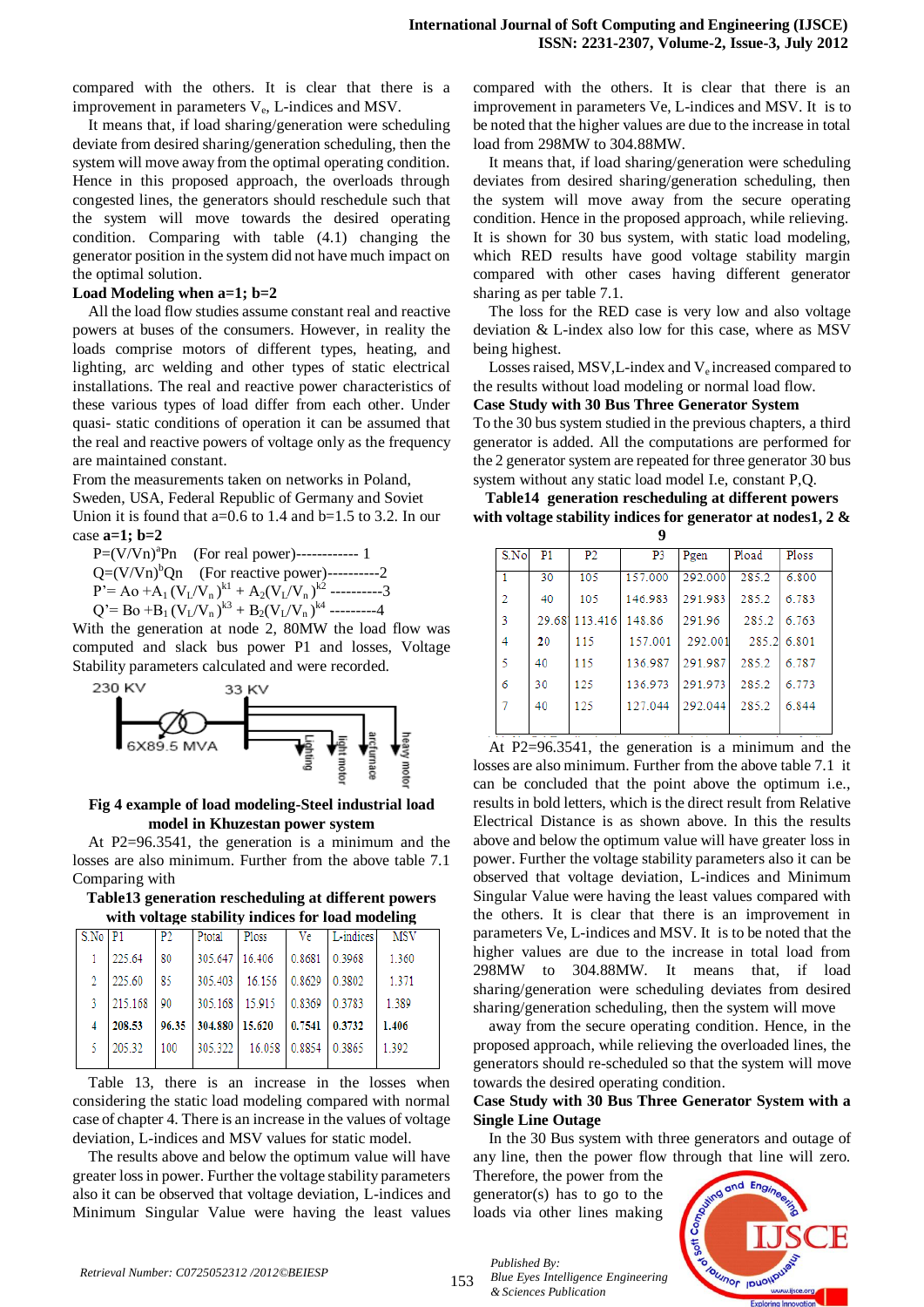## **Some Studies Based On Red, Load Modeling, Line Outage Using Voltage Stability Analysis**

some lines over loaded and other getting under loaded.

When a line is overloaded, there will be a decrease in voltage compared to pre-outage condition. In such a condition, the power transfer through that line may exceed its carrying capability (Load Transfer capability). Therefore, there is a necessity for the line to relieve from overloading. To relieve the line from over loading and to improve the voltage, some methods are essential.

If the line cannot be relieved from overloading by any means, then the shedding part of the load or in full may be required.

| Table15 power flow in the respective line when an outage |
|----------------------------------------------------------|
| occurs                                                   |

|           | Power Flow Maximum | Without    | With (MW)     | With (MW)     |
|-----------|--------------------|------------|---------------|---------------|
| From-To   | Limit (MW)         | Outage(MW) | Outage at 2-5 | Outage at 3-4 |
| $1-2$     | 100                | 90.784     | 70.574        | 147.597       |
| $1-3$     | 80                 | 59.216     | 79.426        | 2.403         |
| $2-4$     | 80                 | 44.664     | 76.382        | 73.413        |
| $2-5$     | 100                | 80.717     |               | 90.905        |
| $2 - 6$   | 75                 | 38.293     | 67.627        | 53,850        |
| $3-4$     | 75                 | 55.293     | 74.396        | ---           |
| $4 - 6$   | 75                 | 54.153     | 101.289       | 28.813        |
| $4 - 12$  | 50                 | 36.768     | 38.082        | 34.093        |
| $6 - 7$   | 75                 | 39.761     | 126.609       | 30.098        |
| $6 - 8$   | 50                 | 29.153     | 28.876        | 29.169        |
| $6 - 10$  | 50                 | 8.083      | 5.295         | 8.218         |
| $6 - 28$  | 50                 | 17.221     | 15.978        | 17.122        |
| $7 - 5$   | 75                 | 16.541     | 99.439        | 7.051         |
| $9 - 6$   | 50                 | 2.946      | 11.597        | 3.686         |
| $9 - 10$  | 75                 | 44.946     | 48.035        | 47.604        |
| $9 - 11$  | 50                 | 0          | 0             | 0             |
| $10 - 20$ | 50                 | 11.298     | 11.12         | 12.053        |

The above table 15 depicts the line flow with and without outage. In this table, the lines that were having influence because of outage were tabulated and other line flows were not. If we consider the line outage at 2-5 line, lines 1-3, 2-4 had increased line flows and lines 4-6, 6-7 and 7-5 were over loaded, where as for the outage at line 3-4, line 1-2 was overloaded. If we decrease or increase the generation at generating buses, the effect on line flow can be studied. Therefore, if we apply Sensitivity Test for the outage at line 2-5, i.e., decreasing the generations at G1 and G2 from 150, and 96MW to 100 and 60MW, there was an obvious increase in the other bus (slack bus) generation. This resulted in line flow readiustment.

From the table 9.3 the overloading in the lines (6-7 & 7-5) decreases as the load at node 5 was decreased from 94.2MW to approximately 50% (49.3MW) with generation at  $G1=150$ and G2=96MW. When the load at node 5 decreased to 70MW from 94.2MW, the power flow in line 7-5 was 72.8. Therefore, this line was relieved from overload.

## **Table 16 shows the power flow when there is decrease in the Generation in the generators G1 and G2.**

|          | Power Flow Maximum | Without    | With (MW)       | With (MW)      |
|----------|--------------------|------------|-----------------|----------------|
| From-To  | Limit (MW)         | Outage(MW) | Outage at 2-5   | Outage at 2-5  |
|          |                    |            | G1=150, G2=96MW | G1=100,G2=60MW |
| $1-2$    | 100                | 90.784     | 70.574          | 49.829         |
| $1-3$    | 80                 | 59.216     | 79.426          | 50.171         |
| $2-4$    | 80                 | 44.664     | 76.382          | 46.702         |
| $2-5$    | 100                | 80.717     | ----            | ----           |
| $2-6$    | 75                 | 38.293     | 67.627          | 40.963         |
| $3-4$    | 75                 | 55.293     | 74.396          | 46.678         |
| $4-6$    | 100                | 54.153     | 101.289         | 62.166         |
| $4 - 12$ | 50                 | 36.768     | 38.082          | 22.147         |
| $6 - 7$  | 75                 | 39.761     | 126.609         | 126.273        |
| $6 - 8$  | 50                 | 29.153     | 28.876          | 28.156         |
| $6 - 10$ | 50                 | 8.083      | 5.295           | $-6.411$       |
| $6 - 28$ | 50                 | 17.221     | 15.978          | 13.045         |
| $7 - 5$  | 75                 | 16.541     | 99.439          | 99.222         |
| $9 - 6$  | 50                 | 2.946      | 11.597          | $-28.056$      |
| $9 - 10$ | 75                 | 44.946     | 48.035          | 80.040         |
| $9 - 11$ | 50                 | $\Omega$   | $\Omega$        | 0.000          |
| 10-20    | 50                 | 11.298     | 11.12           | 16.111         |

Similarly, further decrease in the load from 70 to 49.3MW, all the lines including line 6-7. All the lines were allievated from overload at this load of 49.3MW.

| Table 17 shows the line flow when the load decreased |  |  |             |  |  |
|------------------------------------------------------|--|--|-------------|--|--|
|                                                      |  |  | from 94.2MW |  |  |

| Power     | Max.  | With (MW)              | Load Shed (MW) |                          |         |  |
|-----------|-------|------------------------|----------------|--------------------------|---------|--|
| Flow      | Limit | Outage at 2-5          | from 94.2MW to |                          |         |  |
| From-To   | (MW)  | $G1 = 150$ , $G2 = 96$ | 75             | 70                       | 49.3    |  |
| $1-2$     | 100   | 70.574                 | 70.431         | 70.39                    | 70.25   |  |
| $1-3$     | 80    | 79.426                 | 79.569         | 79.60                    | 79.75   |  |
| $2-4$     | 80    | 76.382                 | 76.632         | 76.69                    | 76.94   |  |
| $2 - 5$   | 100   | -----                  | ---            | $\overline{\phantom{a}}$ | ---     |  |
| $2-6$     | 75    | 67.627                 | 67.237         | 67.14                    | 66.75   |  |
| $3-4$     | 75    | 74.396                 | 74.527         | 74.64                    | 74.69   |  |
| $4 - 6$   | 100   | 101.289                | 98.030         | 97.2                     | 93.8    |  |
| $4 - 12$  | 50    | 38.082                 | 41.697         | 42.67                    | 46.34   |  |
| $6 - 7$   | 75    | 126.609                | 103.953        | 98.2                     | 74.99*  |  |
| $6 - 8$   | 50    | 28.876                 | 29.141         | 29.2                     | 24.48   |  |
| $6 - 10$  | 50    | 5.295                  | 8.936          | 9.86                     | 13.57   |  |
| $6 - 28$  | 50    | 15.978                 | 17.033         | 17.3                     | 18.4    |  |
| $7-5$     | 75    | 99.439                 | 78.207         | $72.8*$                  | 50.67   |  |
| $9 - 6$   | 50    | 11.597                 | $-2.554$       | $-6.14$                  | $-20.6$ |  |
| $9 - 10$  | 75    | 48.035                 | 39,408         | 37.22                    | 28.43   |  |
| $9 - 11$  | 50    | $\Omega$               | ō              | ō                        | ō       |  |
| $10 - 20$ | 50    | 11.12                  | 9.956          | 9.662                    | 8.477   |  |

#### **Contingency ranking**

The approach for contingency ranking is applied on a IEEE system of a 30-bus, as shown in Fig. 3. The system has 2 generator buses and 28 other buses. The system has 4 tap regulating transformers, and 30 transmission lines. The system total peak load is about 50MW at node 5, 30MVAR at node 8. There are shunt reactors connected at various buses for transient-overvoltage protection. The ranking of all the line outage contingencies, using the approach proposed in previous Section, is given in Table 18.

**Table No: 18 Summary of results showing ranking based on 2-5 line outage Most severe contingencies in each zone**



*Published By:*